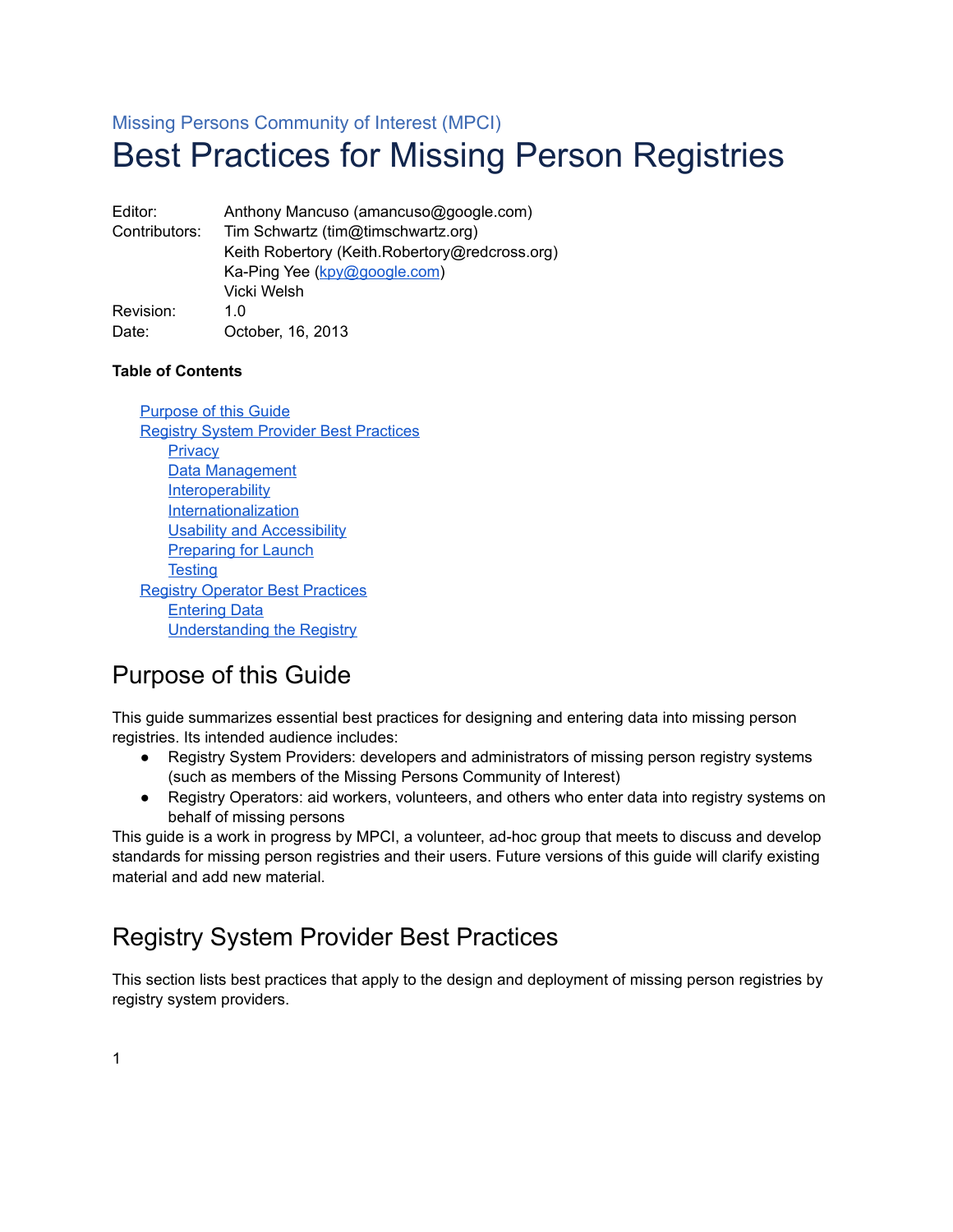#### **Privacy**

See Privacy Best Practices Document

#### <span id="page-1-2"></span>**Data Management**

To promote the accuracy and usefulness of your data:

- Track the creation, update, and expiration times of all registry records
- Record the original source of the data (whether individual or organization) and parties that make subsequent modifications
- Prioritize searching by pre-disaster addresses or phone numbers over post-disaster addresses
- Reduce duplication of records (e.g., by checking for duplicates during registration, by allowing users to mark records as duplicates, etc.)
- Validate data (e.g. date and time formats) during entry to ensure that values are meaningful
- Store all dates and times in UTC or with an explicit time zone
- NTH: Ability to flag entries as spam
- NTH: Enable parties interested in a record to receive automatic notification when a relevant record is created or updated

#### <span id="page-1-1"></span>**Interoperability**

To maximize the effectiveness of sharing data with other registries:

- Establish clearly-written terms of service with parties/registries with whom/which data is shared
- Revoke sharing access if terms of service are broken
- Update other registries when critical data fields change (e.g., when expiration dates change)
- Provide APIs or data feeds for use by other registries and organizations (with instructions on obtaining API key/access)
- Use PFIF, CSV with PFIF column names, or EDXL-TEP for data exchange
- Transmit all dates and times in UTC or with an explicit time zone (preferably RFC 3339)
- Use UTF-8 encoding when transmitting Unicode strings

#### <span id="page-1-0"></span>**Internationalization**

To aid in multi-national, multi-cultural deployment and use:

- Implement a UI that is localized (see W3C: Internationalization) to the official, local, and diaspora languages for the affected population (the [CIA World Factbook](https://www.cia.gov/library/publications/the-world-factbook/) can help you identify which languages to support)
- Support a single full-name field (splitting names into fixed fields is unlikely to work for all names, even within one region)
- Accommodate the naming conventions of cultures where the system will be used (see W3C:  [Personal names around the world\)](http://www.w3.org/International/questions/qa-personal-names)
- Don't assume that addresses fit into a fixed set of structured fields
- Display all dates and times with a time zone or in a context where the time zone is obvious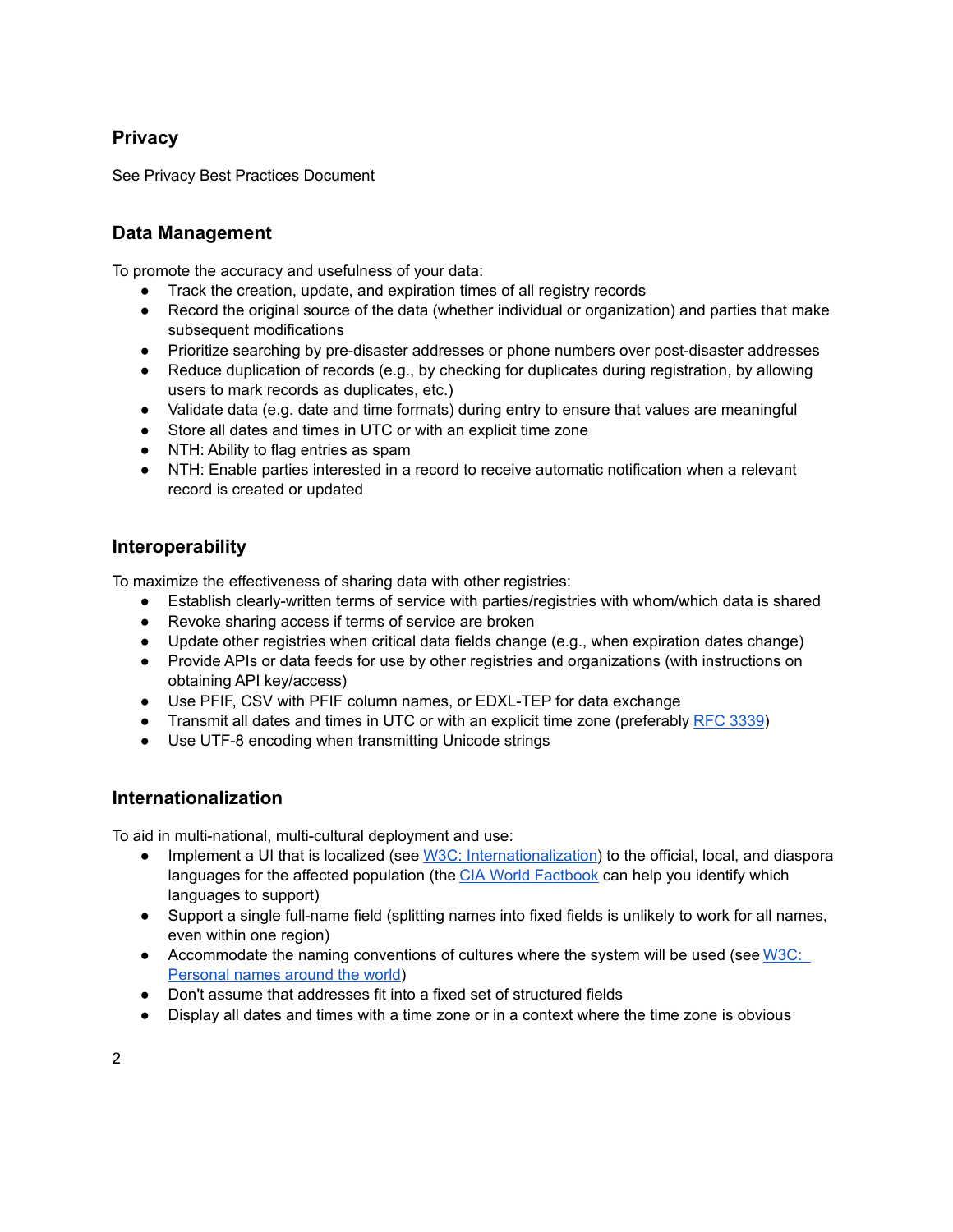## <span id="page-2-4"></span>**Usability and Accessibility**

To make it easy for users to enter and search for registry records:

- Use appropriate form elements and default values
- Mark required fields
- Support a range of commonly used devices, such as desktops, laptops, tablets, and mobile phones (see W3C: Mobile Web Best Practices)
- Use simple, non-technical language
- Provide separate flows for searching vs. entering data, and clearly distinguish which is which
- Make the purpose of data entry clear (e.g. registering someone as safe vs. missing, injured, etc.)
- Design for accessibility (see W3C: Accessibility)
- Accommodate people with disabilities who may not have access to their assistive technology during emergencies

### <span id="page-2-3"></span>**Preparing for Launch**

To promote the adoption and use of your registry:

- Prepare a set of contacts ahead of time, to be notified on launch and at time of disaster
- Create elements (banners, HTML snippets, embeddable UIs) for others to put on their websites (e.g., design a widget that can be embedded now, then activated later during an emergency)
- Prepare process documentation: ready to use templates and checklists for specific tasks, preferably in several languages. This will help to quickly train and employ local staff.

### <span id="page-2-2"></span>**Testing**

To ensure the successful operation of your registry during a disaster, it's best to test it ahead of time:

- Run drills with public users
- Run integration drills with repositories and other registries

## <span id="page-2-1"></span>Registry Operator Best Practices

This section lists best practices for service operators: field workers, volunteers, and others who use the registry to input and access data. It also applies to users who self-enter data.

### <span id="page-2-0"></span>**Entering Data**

To increase the usefulness of entered data:

- Enter full name, nicknames, and other likely-to-be-searched names (may include ancestry names)
- Enter pre-disaster information (e.g. pre-disaster address)